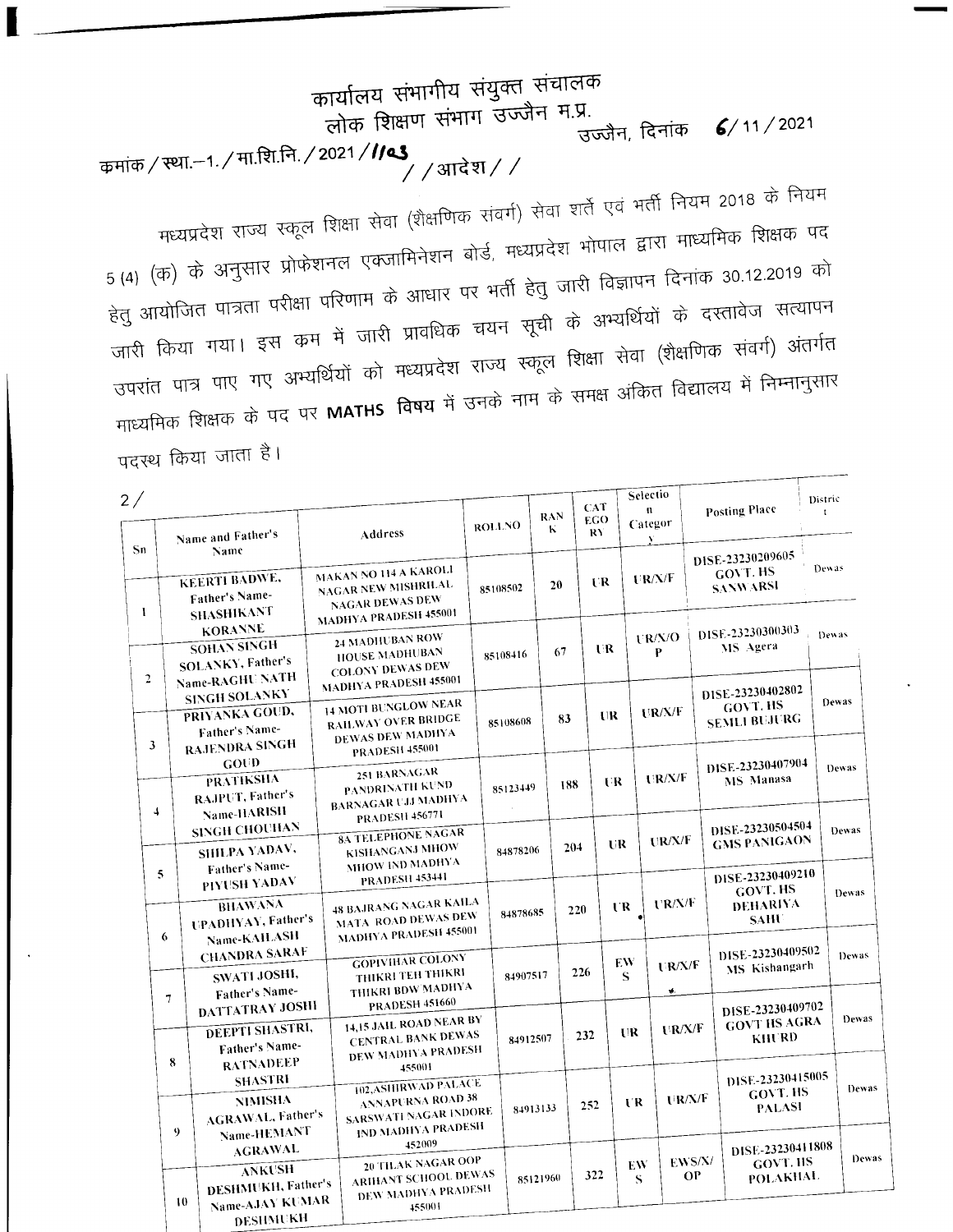| Sn      | Name and Father's<br>Name                                                              | Address                                                                                                       | <b>ROLLNO</b> | <b>RANK</b> | <b>CATE</b><br><b>GORY</b> | Selection<br>Category               | <b>Posting Place</b>                                   | District |
|---------|----------------------------------------------------------------------------------------|---------------------------------------------------------------------------------------------------------------|---------------|-------------|----------------------------|-------------------------------------|--------------------------------------------------------|----------|
| $_{11}$ | RAJAT NAMDEV.<br><b>Father's Name-</b><br>SANTOSH NAMDEV                               | <b>WARD NO. 15</b><br>SONKATCH SONKATCH<br>SONKATCH DEW<br><b>MADHYA PRADESH</b><br>455118<br>$\sim$          | 84912492      | 339         | OBC                        | OBC/X/O<br>P                        | DISE-23230400802<br>MS Tappasukliya                    | Dewas    |
| 12      | KU. ANJALI<br>LASHKARI, Father's<br>Name-DILIP<br><b>LASHKARI</b>                      | 16 MAGAJPURA DHAR<br><b>DHAR DHR MADHYA</b><br><b>PRADESH 454001</b>                                          | 84879105      | 455         | OBC                        | <b>OBC/X/F</b>                      | DISE-23230411910<br><b>GOVT. HS POTLA</b>              | Dewas    |
| 13      | RAHUL, Father's<br>Name-ASHOK<br><b>KUMAR</b>                                          | <b>46 AJNAS POST AJNAS</b><br><b>KHATEGAON DEW</b><br>MADHYA PRADESH<br>455336                                | 84913143      | 474         | OBC                        | OBC/X/O<br>P                        | DISE-23230506108<br><b>GOVT. HS NANASA</b>             | Dewas    |
| 14      | <b>HARSHAL</b><br>KUMAWAT,<br>Father's Name-<br>PREMNARAYAN<br><b>KUMAWAT</b>          | <b>122 MENDKI CHAK</b><br><b>DEWAS DEWAS DEW</b><br>MADHYA PRADESH<br>455001                                  | 85121508      | 497         | OBC                        | OBC/X/O<br>P                        | DISE-23230405203<br>MS Mhowkheda                       | Dewas    |
| 15      | VINOD, Father's<br><b>Name-NARAYAN</b>                                                 | <b>554 PIPALKOTA</b><br>PIPALKOTA KANNOD<br>DEW MADHYA<br><b>PRADESH 455336</b>                               | 84909061      | 500         | ОВС                        | OBC/X/O<br>P                        | DISE-23230504304<br>MS Pipalkota                       | Dewas    |
| 16      | <b>MOHENDRA,</b><br><b>Father's Name-</b><br><b>SHIVRAM</b>                            | <b>41 KANA POST</b><br><b>SANDALPUR</b><br><b>KHATEGAON DEW</b><br>MADHYA PRADESH<br>455339                   | 84913410      | 625         | ОВС                        | OBC/X/O<br>P                        | DISE-23230608304<br><b>MS</b> Malsagoda                | Dewas    |
| 17      | SWATI, Father's<br>Name-<br>BALKRISHNA                                                 | WARD NO 13 AHILYA<br><b>BAI MARG</b><br><b>KHATEGAON</b><br>KHATEGAON DEW<br>MADHYA PRADESH<br>455336         | 84913384      | 651         | ОВС                        | OBC/N/F                             | DISE-23230608702<br><b>MS</b> Melpiplya                | Dewas    |
| 18      | ASHA KARMA,<br><b>Father's Name-ANIL</b><br><b>KARMA</b>                               | <b>165 SHYAM NAGAR NX</b><br>A MR 10 INDORE IND<br><b>MADHYA PRADESH</b><br>452010                            | 84877961      | 689         | OBC                        | <b>OBC/X/F</b>                      | DISE-23230404202<br>MS Dhantalab                       | Dewas    |
| 19      | НЕМА МЕНТА,<br>Father's Name-<br>HARSH MEHTA                                           | <b>186 B GOYAL VIHAR</b><br>KHAJRANA INDORE<br><b>IND MADHYA PRADESH</b><br>452001                            | 84879020      | 762         | <b>EWS</b>                 | <b>EWS/X/F</b>                      | DISE-23230414302<br>MS Ratatalai                       | Dewas    |
| 20      | ABHAY SINGH,<br><b>Father's Name-</b><br><b>DILEEP SINGH</b>                           | 59 ARNIYA RAM<br>HARRAJKHEDI ASHTA<br>SEH MADHYA PRADESH<br>466116                                            | 84732101      | 855         | <b>EWS</b>                 | GFEWS/<br>X/OP                      | DISE-23230508106<br><b>GOVT. HS</b><br><b>THURIYA</b>  | Dewas    |
| 21      | PRIYANKA SONI,<br>Father's Name-<br><b>SOURABH SONI</b>                                | 247/B SHIV SAGAR<br><b>COLONY GAMLE WALL</b><br>PULIYA A B ROAD<br>INDORE IND MADHYA<br><b>PRADESH 452012</b> | 84913845      | 957         | ОВС                        | <b>OBC/X/F</b>                      | DISE-23230412606<br><b>GOVT. HS</b><br><b>RATANPUR</b> | Dewas    |
| 22      | <b>BABITA VERMA.</b><br><b>Father's Name-</b><br><b>RAMESH</b><br><b>CHANDRA VERMA</b> | <b>198 BAJRANG COLONY</b><br>KANNOD ROAD ASHTA<br>SEH MADHYA PRADESH<br>466116                                | 84878613      | 1063        | OBC                        | OBC/X/F                             | DISE-23230415102<br>MS Borpadav                        | Dewas    |
| 23      | <b>UTTAM KUMAR</b><br><b>DEVDA</b> , Father's<br><b>Name-RAJESH</b><br>KUMAR DEVDA     | WARD NO 5 AZAD<br><b>MARG KHATEGAON</b><br><b>KHATEGAON DEW</b><br><b>MADHYA PRADESH</b><br>455336            | 84878243      | 1122        | ОВС                        | <b>GFOBC/</b><br>$X/O$ <sub>b</sub> | DISE-23230613604<br>MS Puroni                          | Dewas    |
| 24      | <b>MANISHA</b><br><b>BANGRE, Father's</b><br><b>Name-RAJESH</b><br><b>BANGRE</b>       | 178 TILAK NAGAR A B<br><b>ROAD DEWAS DEWAS</b><br>DEW MADHYA<br><b>PRADESH 455001</b>                         | 84906740      | 1162        | OBC                        | <b>OBC/X/F</b>                      | DISE-23230417602<br><b>MS</b> Pandutalab               | Dewas    |
| 25      | SWATI PARMAR,<br><b>Father's Name-</b><br>SHANKER LAL<br><b>PARMAR</b>                 | 0000 NEAR PUSHP H S<br>SCHOOL KANNOD<br><b>ROAD ASHTA ASHTA</b><br>SEH MADIIYA PRADESH<br>466116              | 84740893      | 1768        | <b>OBC</b>                 | GFUR/X/<br>F                        | DISE-23230508202<br>MS Jagtha                          | Dewas    |
| 26      | RAMNARAYAN<br>MALVIYA, Father's<br><b>Name-MAKHAN</b><br>SINGH MALVIYA                 | 385 HARIJAN MOHALLA<br><b>PANCHDEHRIYA</b><br><b>KALAPIPAL SJP</b><br>MADIIYA PRADESH<br>465335               | 84877893      | 1851        | SC                         | <b>SC/X/OP</b>                      | DISE-23230410702<br>MS Sevenyakhurd                    | Dewas    |
|         |                                                                                        | <b>50/1 NEW INDRA EKTA</b>                                                                                    |               |             |                            |                                     |                                                        |          |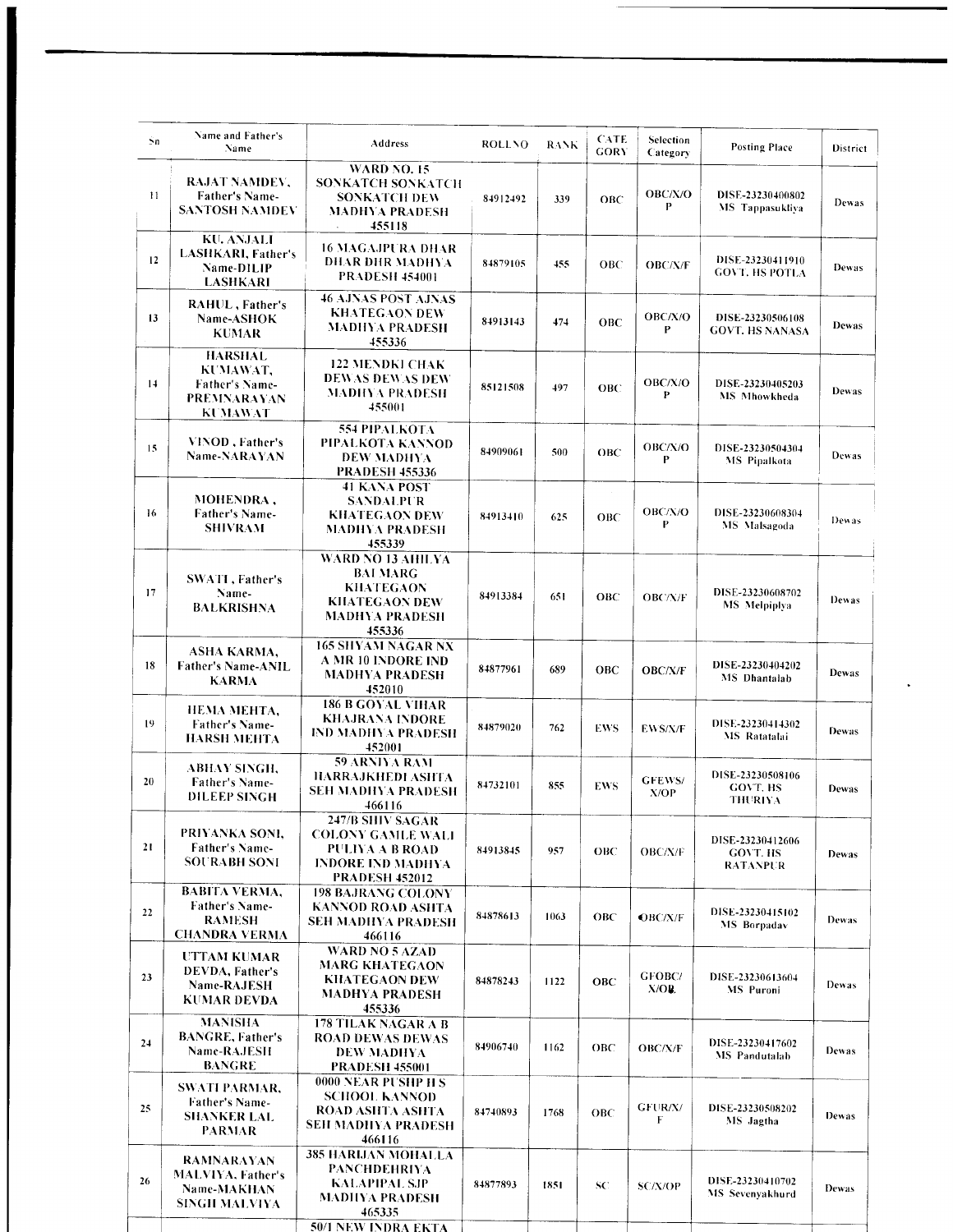| Sn              | Name and Father's Name                                                               | <b>Address</b>                                                                                                              | <b>ROLLNO</b> |                  | <b>RANK</b> | CAT<br>EGO<br>RY.  |                                           | Selectio<br>n<br>Categor<br>y. | <b>Posting Place</b>                                 | District     |
|-----------------|--------------------------------------------------------------------------------------|-----------------------------------------------------------------------------------------------------------------------------|---------------|------------------|-------------|--------------------|-------------------------------------------|--------------------------------|------------------------------------------------------|--------------|
| 28              | AJAY CHOUHAN,<br>Father's Name-<br><b>MADANLAL</b>                                   | 13 RAMALKHEDI<br><b>GURADIYA HATU</b><br><b>HATPIPLIYA DEW</b><br><b>MADHYA PRADESH 455223</b>                              | 84912296      |                  | 3413        | SC                 |                                           | SC/N/O<br>P                    | DISE-23230508402<br>MS Hasyakhedi<br>(Hirapur No. 1) | Dewas        |
| 29              | <b>CHOUHAN</b><br>MINU SINGH.<br>Father's Name-                                      | 01 GAYATRI PALACE<br>SHIVAJI KOTHI ROAD<br>DEWAS DEW MADHYA<br>PRADESH 455001                                               |               | 4983<br>84912043 |             | SC                 |                                           | SC/X/F                         | DISE-23230437503<br>MS Sita Puri                     | Dewas        |
| 30              | <b>MEHARBAN SINGH</b><br>KARUNA PAHADE,<br>Father's Name-                            | AT JHAMTA POST<br>ВІСННСА ВІСННСА<br><b>BICHHUA CHD MADHYA</b><br><b>PRADESH 480111</b>                                     |               | 5862<br>84910868 |             | SC                 |                                           | SC/N/F                         | DISE-23230504202<br>MS Kheri                         | Dewas        |
| 31              | <b>RAMRAO PAHADE</b><br><b>SURBHI NAHAR,</b><br><b>Father's Name-VIKAS</b>           | <b>A23 SAMARTH PARK</b><br>UMARIA MHOW IND<br>MADHYA PRADESH 453331                                                         |               | 84912850         | 7301        | SC<br>SC.          |                                           | SC/N/F                         | DISE-23230509808<br><b>GOVT. HS GODNA</b>            | Dewas        |
| 32              | NAHAR<br><b>JITENDRA</b><br>MALVIYA, Father's<br>Name-CHHEETURAM                     | <b>415 SIROLIYA DEWAS</b><br>DEWAS DEW MADHYA<br><b>PRADESH 455001</b>                                                      |               | 84908284         | 7735        |                    |                                           | GFSC/<br>X/OP                  | DISE-23230512602<br><b>GOVT HS BHESUN</b>            | Dewas        |
| 33              | <b>MALVIYA</b><br><b>KAMAL SINGH</b><br><b>BARIYA</b> , Father's<br>Name-BADIYA      | PARA VILLAGE-PARA BORI<br>ROAD, PARA JHABUA JHB<br><b>MADHYA PRADESH 457661</b>                                             |               | 84908453         |             | ST<br>8775         |                                           | ST/N/O<br>P                    | DISE-23230412202<br><b>MS PUNERWAS</b>               | Dewas        |
| 34              | <b>BARIYA</b><br><b>MAHESH BHAWEL,</b><br>Father's Name-<br><b>CHHATAR SINGH</b>     | 14 VILL BHANPURA POST<br><b>BOHARLA TEH MANAWAR</b><br>DHR MADHYA PRADESH                                                   |               | 84910639         | 9060        | <b>ST</b>          |                                           | ST/N/O<br>P                    | DISE-23230501401<br><b>MS</b> Sergona                | Dewas        |
| 35              | <b>BHAWEL</b><br><b>MAMTA SENANAI,</b><br><b>Father's Name-SURLA</b>                 | 454449<br>VILL JHIRIJAMLI PO<br>DANORA TH SENDHWA<br><b>SENDHWA BDW MADHYA</b><br><b>PRADESH 451666</b>                     |               | 84912813         |             | 11982              | ST/N/F<br><b>ST</b><br>GFSC/<br>SC<br>N/F |                                | DISE-23230513104<br><b>GOVT HS</b><br><b>PANGARA</b> | Dewas        |
| 36              | <b>KALPANA</b><br>DEHARIYA, Father's<br>Name-GIRDHARI                                | 56 CHIHNDWARA SHIV<br>NAGAR COLONY NEAR<br>RAILWAY CHHINDWARA<br><b>CHD MADHYA PRADESH</b><br>480001<br><b>LAL DEHARIYA</b> |               | 84974339         | 15254       |                    |                                           |                                | DISE-23230511307<br>GOVT. HS<br>DHANSAD              | Dewas        |
| 37              | KALYAN RAWAT,<br>Father's Name-DEBRA                                                 | 015 NEEMANPUR<br><b>BIRJAKHAL BAGLI DEW</b><br>MADHYA PRADESH 455227                                                        |               | 84908775         | 15557       |                    | ST/N/O<br><b>ST</b>                       |                                | DISE-23230511002<br>MS Malagaon                      | Dewas        |
| 38              | <b>SINGH RAWAT</b><br><b>MANEESHA</b><br>CHOUHAN, Father's<br>Name-SARDAR            | 56 PRAGATI NAGAR MG<br><b>ROAD SONKATCH DEW</b><br>MADHYA PRADESH 455118                                                    |               | 85121980         | 17656       |                    | SC                                        | GFSC/<br>X/F                   | DISE-23230512902<br>MS Mohai Jagir                   | Dewas        |
| 39              | <b>SINGH CHOUHAN</b><br><b>RAGU SINGH</b><br>DAWAR, Father's                         | 62 2 DHAMNDA UDAIGARH<br><b>JOBAT ALR MADHYA</b><br><b>PRADESH 457990</b>                                                   |               | 84912534         |             | 17754              | ST/N/O<br>${\cal S}{\cal T}$<br>P         |                                | DISE-23230503203<br>MS Tipras                        | Dewas        |
| 40              | Name-KUWAR SINGH<br>RINKU CHOUHAN,<br>Father's Name-<br><b>SAMRATH</b>               | <b>11 GRAM UMRALI POST</b><br>DHOLYA TEH DAHI DHR<br>MADHYA PRADESH 454365                                                  |               | 84878405         |             | 19047              | ST.                                       | ST/N/F                         | DISE-23230613702<br>MS Ameli (New)                   | Dewas        |
| 41              | <b>CHOUHAN</b><br>POOJA PATIDAR,<br>Father's Name-<br><b>KAILASH NARAYAN</b>         | <b>1 ANAND AUTOPARTS A B</b><br>ROAD MAKSI MAKSI SJP<br><b>MADHYA PRADESH 465106</b>                                        |               | 84907019         |             | 19595              | ST.                                       | ST/X/F                         | DISE-23230608602<br>MS Dudvas                        | Dewas        |
| 42              | <b>PATIDAR</b><br>RAKESH CHOUHAN,<br>Father's Name-<br><b>GANGARAM</b>               | <b>GRAM BODGAON POST</b><br>DAHI TEHSIL DAHI DAHI<br>DHR MADHYA PRADESH<br>454365                                           |               | 84914100         |             | <b>ST</b><br>21315 |                                           | ST/OH/<br>$\bullet$ OP         | DISE-23230618002<br>MS Krond Bujurg                  | Dewas        |
| 43              | SONU KHARTE,<br>Father's Name-<br><b>NANSINGH</b>                                    | <b>GAYATI COLONY KUKSHI</b><br>KUKSHI KUKSHI DHR<br>MADHYA PRADESH 454331                                                   |               | 84908626         |             | 21372              | <b>ST</b>                                 |                                | DISE-23230602703<br>ST/X/F<br>MS Machwas             | <b>Dewas</b> |
| 44              | ANIL MANDLOI,<br>Father's Name-<br><b>SURMALSINGH</b>                                | VILL PIPLUD POST DAHI<br>DAHI DAHI DHR MADHYA<br><b>PRADESH 454365</b>                                                      |               | 84913346         |             | 22540              | ${\bf ST}$                                |                                | DISE-23230609102<br>ST/X/O<br>MS Tamkhan<br>P        | Dewas        |
| 45 <sub>1</sub> | <b>MANDLOI</b><br><b>SEKU SINGH</b><br><b>BHAWAR</b> , Father's<br><b>DOAD CINCH</b> | <b>111 VILL BANDHANIYA</b><br>POST LONGSARI KUKSHI<br><b>DHR MADHYA PRADESH</b>                                             |               | 84912768         |             | 23139              |                                           | ST.                            | DISE-23230603303<br>ST/N/O<br>MS Vikrampur<br>P      | Dewas        |

 $\blacksquare$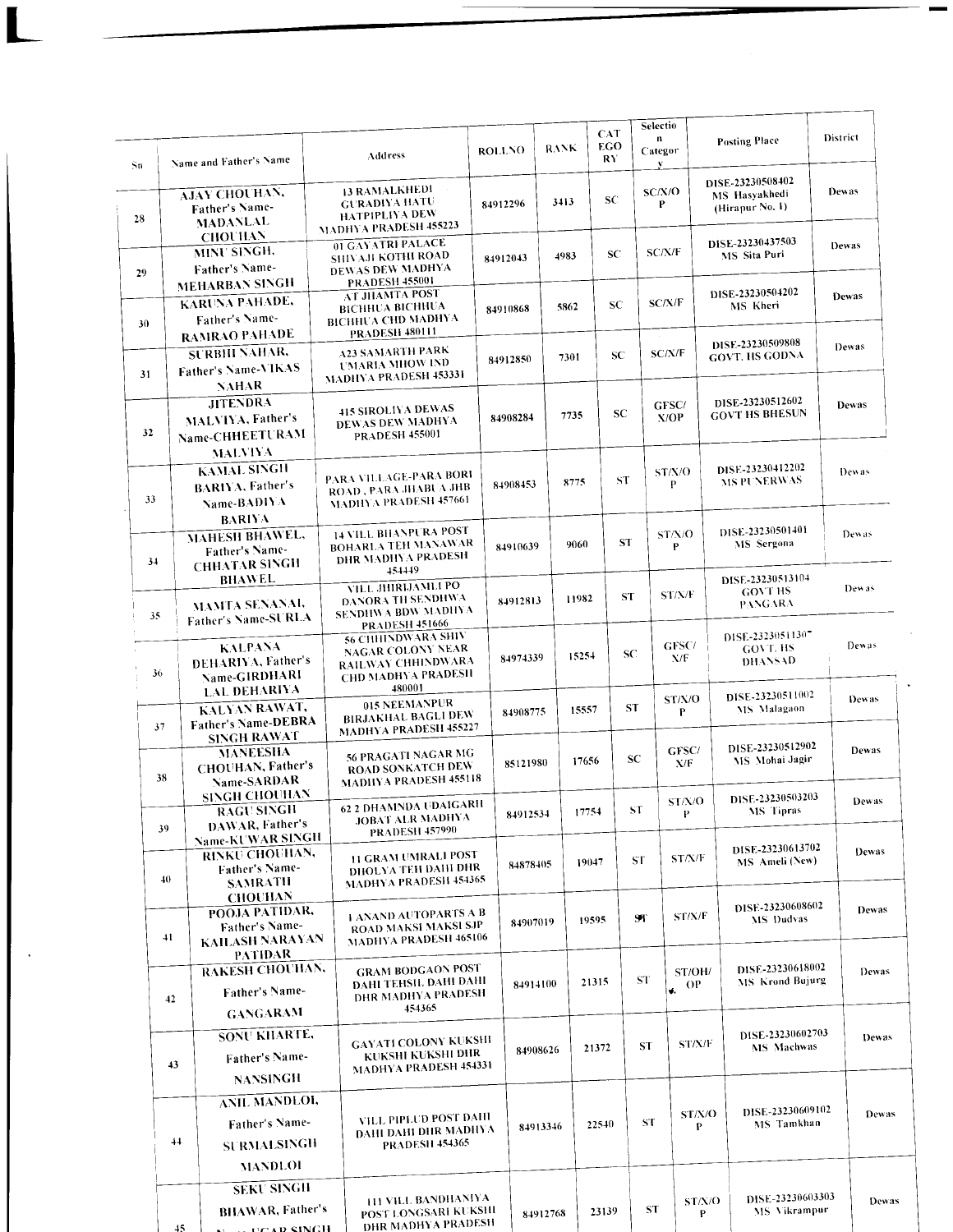$3\!\!\!/\,$  उपरोक्त नियुक्ति वेतनमान पी.बी.–2 (छटवां वेतनमान 9300–34800 + 3200 ग्रेड पे) का मध्यप्रदेश वेतन पुनरीक्षण नियम–2017 के अंतर्गत मैट्रिक्स में लेवल–8 में तत्स्थानी वेतनमान 32800–103600 के न्यूनतम वेतन रुपये 32800/- + अन्य भत्ते जो शासन द्वारा समय-समय पर देय हैं, के अंतर्गत मध्यप्रदेश शासन सामान्य प्रशासन विभाग मंत्रालय भोपाल के ज्ञापन क्रमांक–सी–3–13 / 2019 / 3 / एक दिनांक 12.12.2019 के बिंदु क्र. (ब) के अनुक्रम में राज्य स्कूल शिक्षा सेवा (शैक्षणिक संवर्ग) सेवा शर्तें एवं भर्ती नियम, 2018 के संशोधित नियम 13(राजपत्र दिनांक 24 दिसंबर 2019) अनुसार वेतनमान के न्यूनतम का प्रथम वर्ष 70 प्रतिशत, द्वितीय वर्ष 80 प्रतिशत, तृतीय वर्ष 90 प्रतिशत राशि स्टायपेंड के रूप में देय होगी। परिवीक्षा अवधि (3 वर्ष) सफलतापूर्वक पूर्ण करने पर वेतनमान में न्यूनतम वेतन दिया जाना प्रारंभ किया जाएगा।

यह नियुक्ति अस्थायी रूप से तीन वर्ष की परिवीक्षा पर की जाती है। परिवीक्षा अवधि  $4/$ सफलतापूर्वक पूर्ण न करने पर राज्य स्कूल शिक्षा सेवा (शैक्षणिक संवर्ग) सेवा शर्तें एवं भर्ती नियम 2018 के संशोधित नियम 13 के तहत कार्यवाही की जा सकेंगी।

संबंधित अभ्यर्थी को मध्यप्रदेश शासन, वित्त विभाग की अधिसूचना क्रमांक  $5/$ एफ–5 / एक / 05 / नि / चार दिनांक 02.04.2005 के अनुसार दिनांक 01.01.2005 के पश्चात मध्यप्रदेश शासन के अधीन सिविल सेवा अथवा सिविल पदों पर नियुक्त अधिकारियों / कर्मचारियों को मध्यप्रदेश शासन वित्त विभाग के ज्ञापन क्रमांक एफ-9/3/03/नियम/चार दिनांक 13.04. 2005 के प्रावधान अनुसार परिभाषित अंशदान पेंशन योजना लागू होगी।

संबंधित अभ्यर्थी को आदेश दिनांक से 15 दिवस में पदस्थापना स्थल पर उपस्थिति देनी  $6/$ होगी। माध्यमिक शिक्षक पद पर उपरिथति के समय संबंधित अभ्यर्थी को निम्नानुसार दरतावेज प्रस्तुत करने होंगें। समस्त अभ्यर्थी आवश्यक समस्त अभिलेखों की मूलप्रति एवं उसकी 3 स्व प्रमाणित प्रतियों के सेट साथ में लायेंगें। अभिलेखों का सत्यापन मूल दस्तावेज से जिला शिक्षा अधिकारी अथवा उनके द्वारा अधिकृत अधिकारी के समक्ष कराएंगें जिसकी सूची निम्नानुसार है:-

- नियुक्ति आदेश L.
- 6 पासपोर्ट साइज फोटो, आधारकार्ड, रजिस्टर्ड मोबाइल नंबर, ई—मेल एड्रेस  $II.$
- जति प्रमाणपत्र (सक्षम स्तर से जारी किया हुआ नवीनतम अनुसूचित जनजाति, Ш. अनुसूचित जाति, अन्य पिछड़ावर्ग एवं E.W.S.)
- मूल निवासी प्रमाण पत्र IV.
- निःशक्तता / दिव्यांगता का प्रमाण पत्र–न्यूनतम ४० प्रतिशत दिव्यांगता का V. मेडिकल बोर्ड का वैध प्रमाण पत्र (जिन अभ्यर्थियों की नियुक्ति दिव्यांग श्रेणी में हुइ 'है।
- अंतिथि अनुभव प्रमाण पत्र (जिन अभ्यर्थियों की नियुक्ति अतिथि शिक्षक के  $VI.$ अनुभव प्रमाण पत्र के आधार पर हुई है)
- शासकीय सेवक की रिथति में विभागीय अनुमति (NOC) अथवा विभागीय VII. अनुमति न होने की रिथति में संबंधित विभाग को प्रस्तुत सेवा से त्यागपत्र की पावती प्रति
- अभ्यर्थी के शैक्षणिक प्रमाण पत्र VIII.
- प्रोफेशनल एक्जामिनेशन बोर्ड द्वारा जारी स्कोर कार्ड IX.
- चरित्रं सत्यापन के संबंध में सामान्य प्रशासन विभाग के परिपत्र कमांक एफ  $X_{n}$ सी–3/15/2012/1/तीन दिनांक 24.11.2012 के अनुसार शपथ पत्र (परिशिष्ट–1)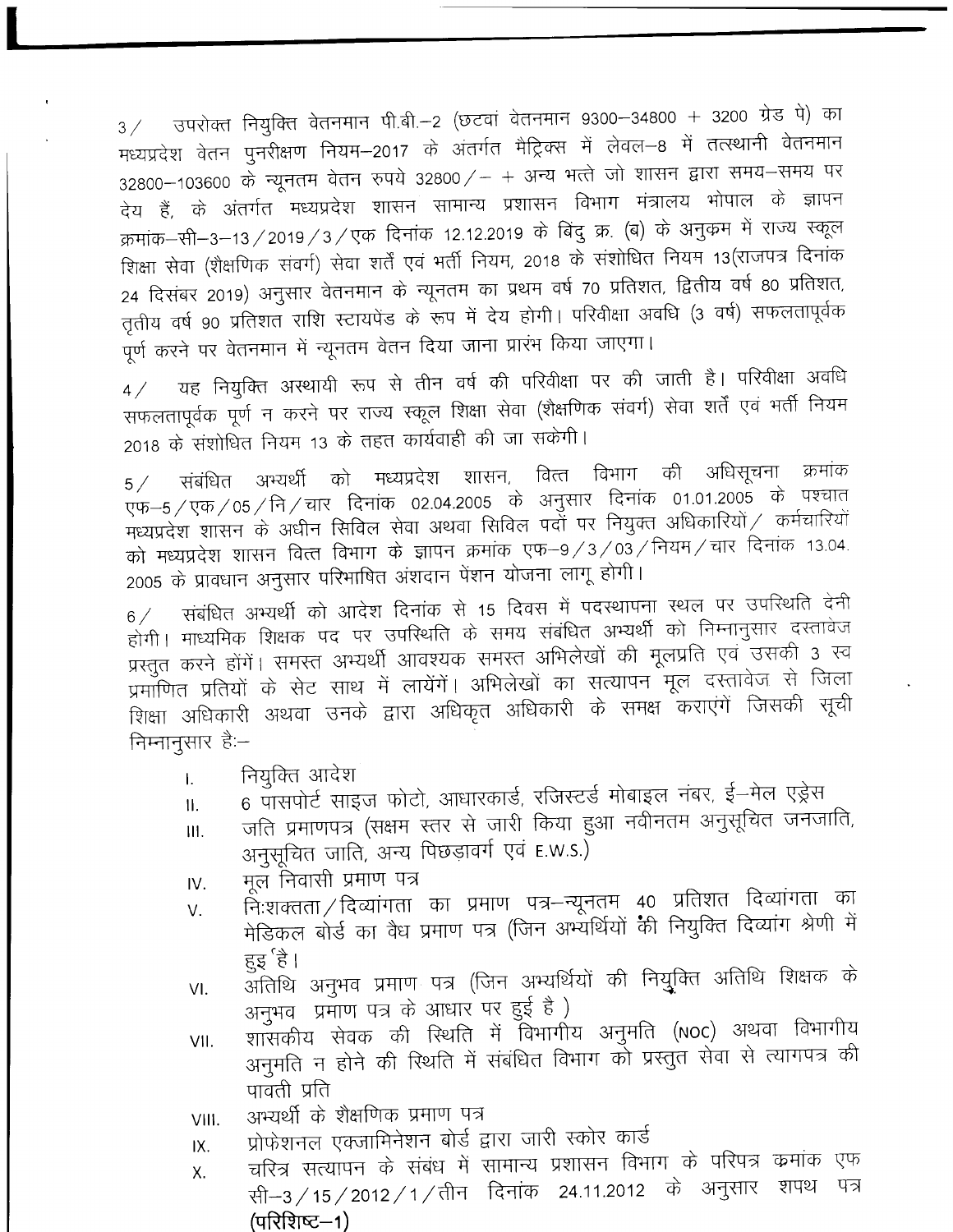त्त्वंदित अभ्यर्थी पद स्थापना स्थल के जिला मुख्यालय पर पदभार ग्रहण करने के उपरांत अपने पदस्थापना स्थल पर पदभार ग्रहण करेंगें। नियुक्ति आदेश जारी होने के दिनांक से 15 दिवस के भीतर मेडिकल बोर्ड का चिकित्सा प्रमाण पत्र भी प्रस्तुत करना होगा।

यह नियुक्ति पूर्णतः अस्थायी होगी एवं इसे किसी भी समय एक माह का नोटिस देकर या  $8/$ उसके बदल में एक माह का वेतन तथा भत्ते देकर समाप्त की जा सकेगी। नोटिस दिए जाने के पहले या बाद में यदि अभ्यर्थी अपने कार्य से बिना पूर्व अनुमति के अनुपरिथत रहेंगे तो यह माना जावेगा कि उन्होंने अनुपरिथति की तिथि से बिना नोटिस दिये सेवा छोड़ दी है, ऐसी रिथति में अभ्यर्थी को एक माह का अथवा नोटिस की अवधि में जितनी अवधि कम होगी, उतनी अवधि का वेतन तथा भत्तों का भुगतान करना होगा।

परिवीक्षा अवधि, स्थाईकरण, वरिष्ठता, पदोन्नति आदि विषय मध्यप्रदेश सिविल सेवा (सेवा  $9/$ की सामान्य शर्तें) नियम 1961 एवं मध्यप्रदेश राज्य स्कूल शिक्षा सेवा (शैक्षणिक संवर्ग) सेवा शर्ते एवं भर्ती नियम 2018 के प्रावधानों के अंतर्गत शासित होंगे तथा वरिष्ठता का निर्धारण विभाग द्वारा नियुक्ति हेतु निर्धारित किये गये मापदंडों के अनुसार किया जावेगा।

 $10$  / परिवीक्षा अवधि में अनाधिकृत अनुपरिथति पर परिवीक्षा अवधि, अनुपरिथति की अवधि तक के लिए आगे बढा दी जायेगी।

11 / संबंधित का आगामी 3 वर्षों तक सामान्यतः स्थानांतरण नहीं किया जाएगा।

विशेष टीपः- यदि चरित्र /जाति/निःशक्तता/शैक्षणिक इत्यादि दस्तावेज सत्यापन की रिपोर्ट में गलत या असत्य पाये जाते हैं अथवा अभ्यर्थी द्वारा प्रस्तुत प्रमाण पत्र भविष्य में कभी भी फर्जी अथवा असत्य पाये जाते हैं तो संबंधित की नियुक्ति तत्काल प्रभाव से समाप्नू की जावेगी।

**JAWA** 

प्रभारी संयुक्त संचालक लोक शिक्षण संभाग उज्जैन उज्जैन, दिनांक  $\leq$  /11/2021

पू. कमांक. / स्था.–1. / मा.शि.नि. / 2021 / **।। 04** प्रतिलिपिः—

- 1. माननीय स्कूल शिक्षा मंत्रीजी के विशेष सहायक, भोपाल
- 2. प्रमुख सचिव, म.प्र. शासन, स्कूल शिक्षा विभाग, मंत्रालय, भोपाल
- 3. आयुक्त लोक शिक्षण मध्यप्रदेश भोपाल
- 4. सचिव, म.प्र. शासन, वित विभाग, मंत्रालय, भोपाल
- 5. महालेखाकार, म.प्र. ग्वालियर
- 6. आयुक्त उज्जैन संभाग
- 7. समस्त कलेक्टर, उज्जैन संभाग
- 8. संचालक, राज्य शिक्षा केन्द्र मध्यप्रदेश भोपाल
- 9. समस्त जिला शिक्षा अधिकारी, उज्जैन संभाग की ओर प्रेषित कर निर्देशित किया जाता है कि आपके जिले में पदांकित संबंधित सभी अभ्यर्थियों की उपस्थिति की व्यवस्था सुनिश्चित करें एवं पदांकित अभ्यर्थियों के दस्तावेजों का मूल अभिलेखों से मिलान कर संतुष्ट होने पर ही पदांकित संस्था में पदभार ग्रहण करने हेतु निर्देशित करें।दस्तावेज सत्यापन अथवा अभ्यर्थी की योग्यता / पात्रता के संबंध में कोई विसंगति पाए जाने पर संचालनालय को तत्काल सूचित कर मार्गदर्शन प्राप्त करें।
- 10. जिला कोषालय अधिकारी, उज्जैन संभाग
- 11. चयनित अभ्यर्थियों को भेजकर निर्देशित किया जाता है कि उपरोक्त नियुक्ति आदेश में विहित शर्तों से सहमत होने की दशा में अपने पदांकित जिले के जिला शिक्षा अधिकारी (म.  $\sim$   $\sim$  $\overrightarrow{a}$   $\overrightarrow{a}$  and  $\overrightarrow{a}$  and  $\overrightarrow{a}$  and  $\overrightarrow{a}$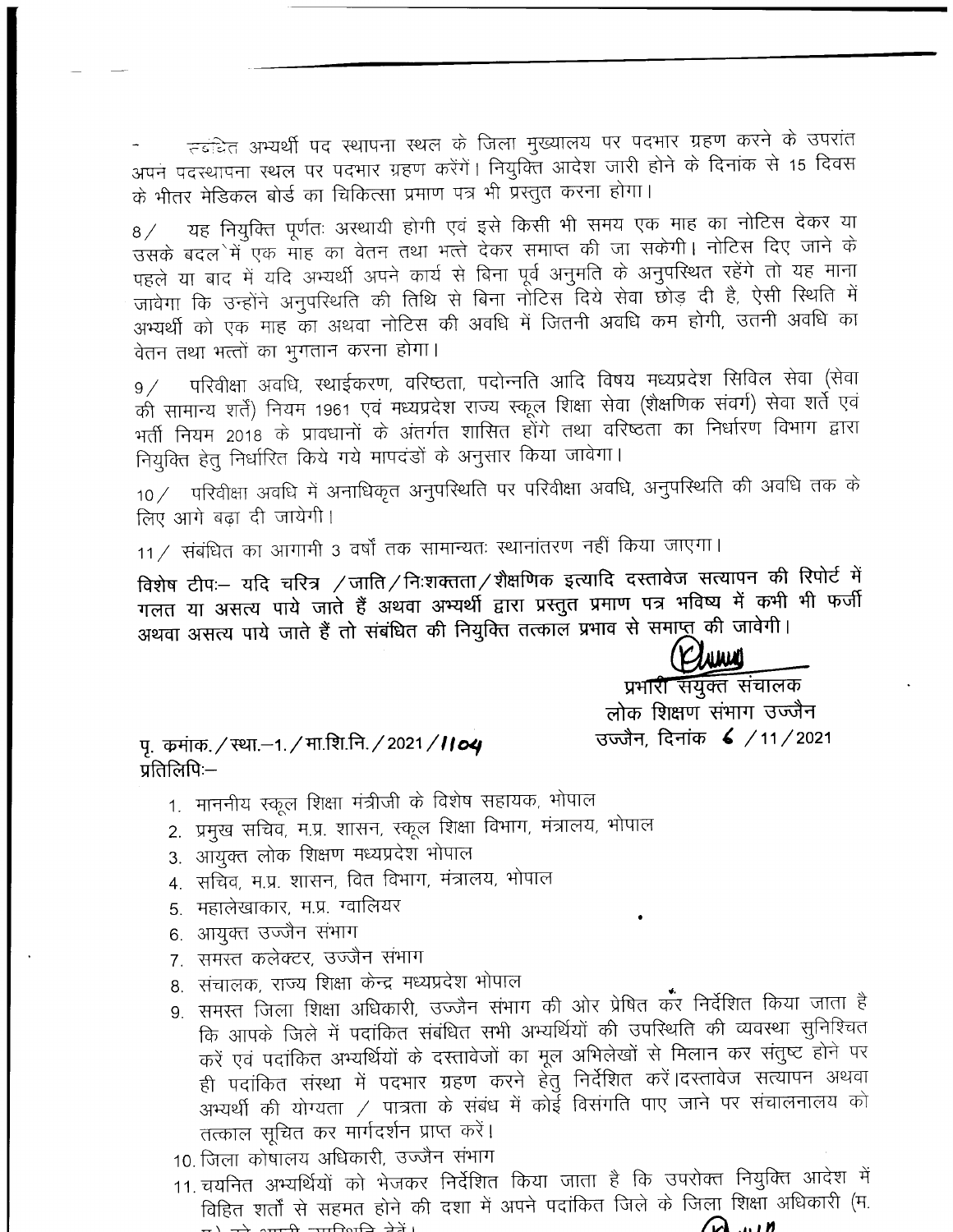## परिशिष्ट-1



| में | मै……………………………………………………आयु…………………पुत्र / पुत्री / पत्नि……………………………………………………………………… |  |
|-----|-----------------------------------------------------------------------------------|--|
|     |                                                                                   |  |
| हं— |                                                                                   |  |
|     |                                                                                   |  |

 $: 3.3$  शपथ पत्र  $: 3.3$ 

- 
- 2. यह कि मेरा चरित्र उत्तम है।
- 3. यह कि मुझे आज दिनांक तक कभी भी किसी भी आपराधिक मामले में गिरफ्तार नहीं किया गया है।
- 4. यह कि मुझ पर आज दिनांक तक किसी भी पुलिस थाने या न्यायालय में भारतीय दण्ड संहिता अथवा अन्य किसी विधि के अधीन किसी भी प्रकार कोई आपराधिक मामला दर्ज नहीं हुआ है और न ही ऐसा कोई मामला लंबित है।
- 5. यह कि आज दिनांक तक मुझे किसी भी अपराध के लिये न्यायालय द्वारा दोषी नहीं ठहराया गया है और न ही शासकीय सेवा में चयन हेतु वर्जित किया गया है।
- 6. यह कि आज दिनांक तक मुझे किसी भी विश्वविद्यालय या किसी भी अन्य शैक्षणिक प्राधिकरण / संस्था द्वारा किसी भी परीक्षा में बैठने से वर्जित नहीं किया गया है और न ही निष्कासित किया गया है।
- 7. यह कि मैने भरती प्रक्रिया में जो भी जानकारियां दी है एवं जो दस्तावेज प्रस्तुत किये हैं, वे पूर्णतः सही एवं सत्य है।